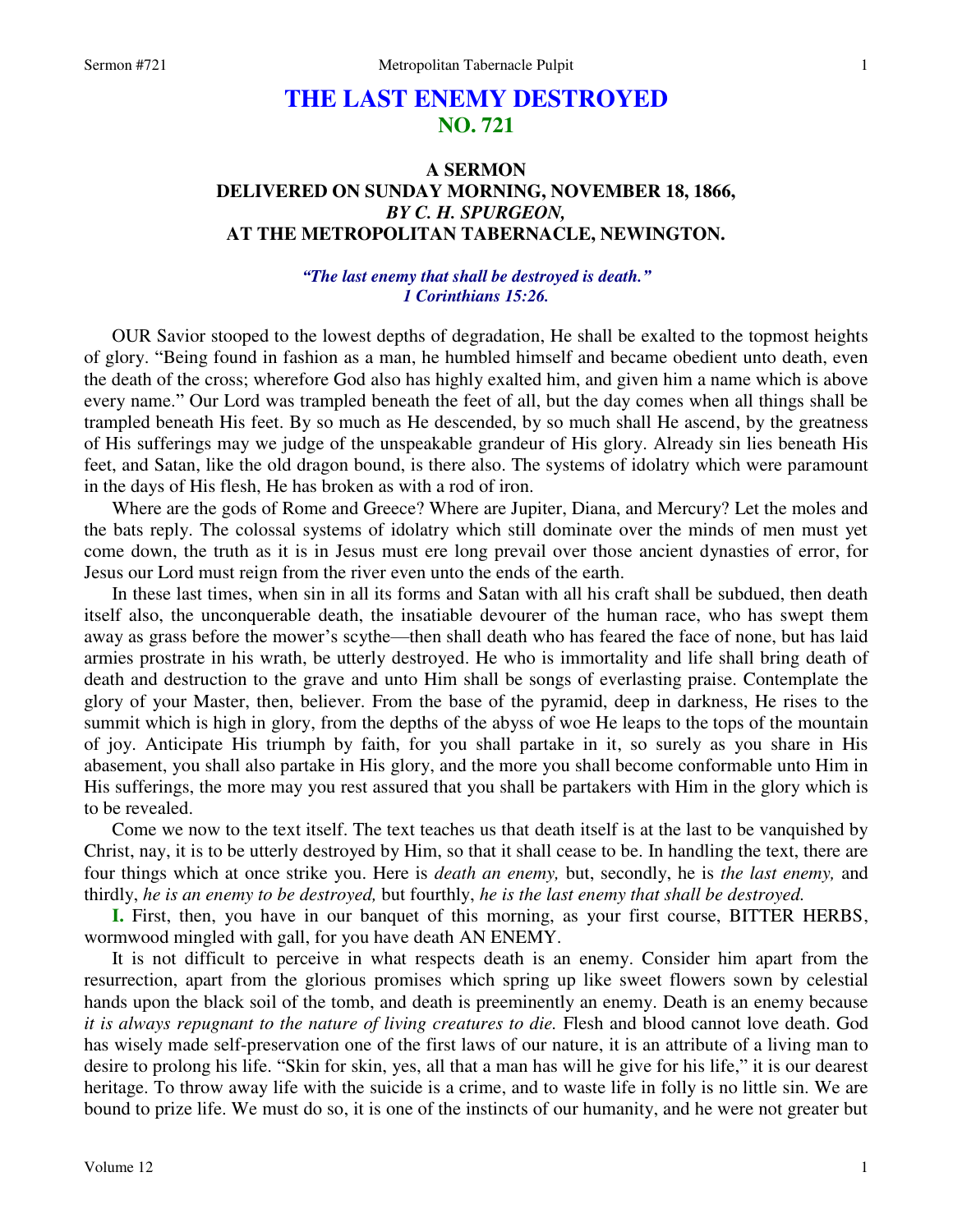less than man who did not care to live. Death must always, then, by creatures that breathe, be looked upon as a foe.

Death may well be counted as a foe, because it entered into the world and became the master over the race of Adam through our worst enemy, viz., sin. It came not in accordance to the course of nature, but according to the course of evil. Death came not in by the door, but it climbed up some other way, and we may therefore rest assured that it is a thief and a robber. It was not in the natural constitution of humanity that man should die, for the first man, Adam, was made a living soul. Eminent physiologists have said that they do not detect in the human system any particular reason why man should die at fourscore years. The same wheels which have gone on for twenty, thirty, forty years might have continued their revolutions for a hundred years, or even for centuries, so far as their own self-renewing power is concerned. There is no reason in man's body itself why it should inevitably return to the dust from which it was taken, or if there be now such a reason, it may be traceable to the disease which sin has brought into our constitution, but, as originally formed, man might have been immortal—he *would* have been immortal.

In that garden, if the leaves had faded, *he* would not, and if the animals had died (and I suppose they would, for they certainly did die before Adam came into the world), yet there is no need that Adam should have died, he could have renewed his youth like the eagle and remained immortal amidst mortality, a king and priest forever, if God had so chosen it should be, instead of which, through sin, though he is even now a priest, he must, like Aaron, go up to the top of the hill and put off his priestly garments and breathe out his life. Sin brought in death, and nothing that came in by sin can be man's friend. Death, the child of Sin, is the foe of man.

That the truth before us is most sure, some persons know by very bitter experience, for *it embitters their existence.* To some men this is the one drop of gall which has made their life bitter to them, the thought that they should die shades them with raven wings. By the fear of death they are all their lifetime subject to bondage. Like Uriah, the Hittite, they carry in their bosom the message which ordains their death, but, unlike him, they know that it contains the fatal mandate. Like cloth, which feeds the moth which devours it, their fears and forebodings feed the fatal worm.

When their cups are sweetest they remember the dregs of death, and when their viands are the daintiest they think of the black servitor who will clear away the feast. They can enjoy nothing, because the darkness of death's shade lies across the landscape, the ghost of death haunts them, the skeleton sits at their table, they are mournfully familiar with the shroud, the coffin, and the sepulcher, but they are familiar with these not as with friendly provisions for a good night's rest, but as the cruel ensigns of a dreaded foe. This makes death an enemy with emphasis, when our fears enable him thus to spoil our life. When death rides his pale horse, roughshod, over all terrestrial joys, he makes us feel that it is a poor thing to live because the thread of life is so soon to be cut, a miserable thing even to flourish, because we only flourish like the green herb, and like the green herb, are cut down and cast into the oven.

Many others have found death to be their foe, not so much because they themselves have been depressed by the thought, but because *the great enemy has made fearful breaches in their daily comforts.* O you mourners! your somber garments tell me that your family circle has been broken into, time after time, by this ruthless destroyer. The widow has lost her comfort and her stay, the children have been left desolate and fatherless. O death! you are the cruel enemy of our hearths and homes. The youthful spirit has lost half itself when the beloved one has been rent away, and men have seemed like maimed souls when the best half of their hearts has been snatched from them. Hope looked not forth at the window because the mourners went about the streets. Joy drank no more from her crystal cup, for the golden bowl was broken, and the wheel was broken at the cistern, and all the daughters of music were brought low.

How often have the unseen arrows of death afflicted our household, and smitten at our feet those whom we least could spare. The green have been taken as well as the ripe, death has cut down the father's hope and the mother's joy, and worse than this, he has pitilessly rent away from the house its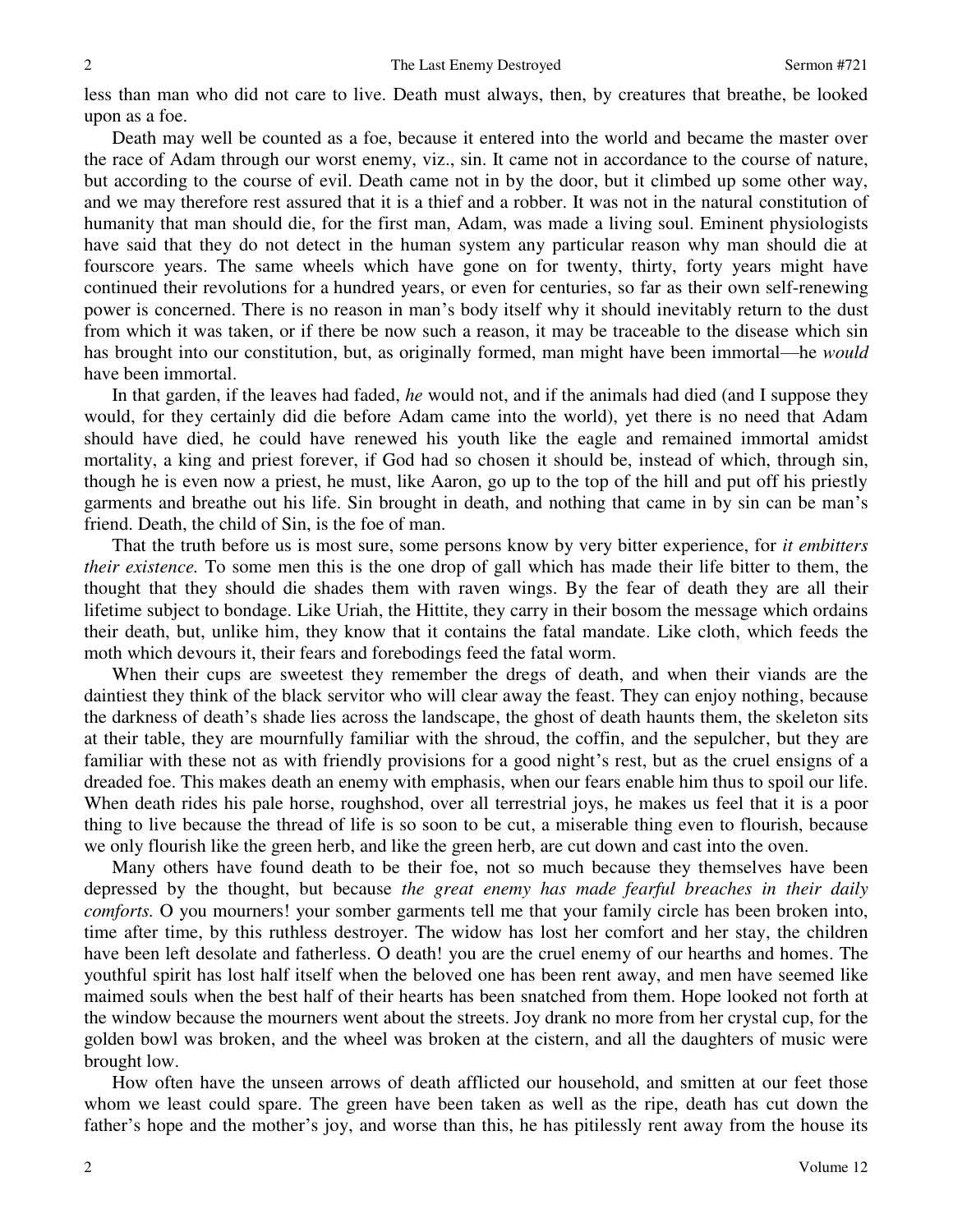#### Sermon #721 The Last Enemy Destroyed

strongest pillar and torn out of the wall the corner stone. Death has no heart of compassion, his flinty heart feels for none, he spares neither young nor old. Tears cannot keep our friends for us, nor can our sighs and prayers reanimate their dust. He is an enemy indeed, and the very thought of his cruel frauds upon our love makes us weep.

He is an enemy to us in that *he has taken away from us One who is dearer to us than all others.* Death has even made a prey of Him who is immortality and life. On yonder cross behold death's most dreadful work. Could it not spare *Him?* Were there not enough of us? Why should it smite our David, who was worth ten thousand of us? Did it not suffice that we, the common men who had been tainted by sin, should fall by a doom that was justly due to our sin, but must the virgin-born, in whom there was no sin—the immaculate Savior—must He die? Yes, death's vengeance was not satisfied till out of his quiver had been drawn the fatal arrow which should pierce the heart of the Son of God. Behold He dies! Those eyes that wept over Jerusalem are glazed in death's deepest darkness. Those hands that scattered blessings hang as inanimate clay by that bloodstained but lifeless side. The body must be wrapped in spices and fine linen, and laid within the silent tomb. Weep, heaven! mourn, earth! for your King is dead, the Prince of life and glory is a prisoner in the tomb. Death, all-conquering tyrant, you are an enemy indeed, for you have slain and led our dearest one into your gloomy cell.

We may more fully perceive death's enmity in *our own persons*. He is an enemy to us because very soon *he will bear us away from all our prized possessions.* "These things," said one, as he walked through fine gardens and looked upon lawns, and parks, and mansions—"these things make it hard to die." To leave the fair goods and gains of earth, and to return into the womb of mother earth as naked as first we came forth from it, to have the crown taken from the head, and the ermine from the shoulder, and to be brought down to the same level as the poorest beggar who slept upon a dunghill, is no small thing.

Dives must be unwrapped of his scarlet, and if he shall find a tomb he shall be no more honored than Lazarus, though Lazarus should die unburied. Death is an enemy to man, because though he may store up his goods and build his barns and make them greater, yet it is death who says, "You fool, this night shall your soul be required of you." Death makes wealth a dream, it turns misers' gain to loss, and laughs a hoarse laugh at toiling slaves who load themselves with yellow dust. When the rich man has made his fortune, he wins six foot of earth and nothing more and what less has he who died a pauper?

Death is an enemy to Christians too because *it carries them away from choice society.* We have often said—

## *"My willing soul would stay In such a frame as this."*

We love the saints, the people of God are our company, and with our brethren we walk to His house, who are our familiar companions, and alas, we are to be taken away from them, nor is this all, we are to be parted from those who are nearer still, the wife of our bosom and the children of our care. Yes, we must bid farewell to every loved one, and go our way to the land from which no traveler returns, banished from the militant host of God and from the happy homes of men.

Death is an enemy because it breaks up all our *enjoyments*. No cheerful peals of Sabbath bells again for us, no going up to the much-loved sanctuary where the holy hymn has often borne us aloft as on eagle's wings, no more listening to the teachings of the Christian ministry, when Boanerges has aroused us and Barnabas has consoled us, until the desert of our life has blossomed like a rose, no mingling in communion around the Master's table, no more drinking of the cup and eating of the bread which symbolizes the Master's sufferings, at death's door we bid farewell to all Sabbath enjoyment and sanctuary joys.

Oh you enemy, you do compel us to give a long, a last farewell to all our *employments*. The earnest and successful minister must leave the flock, perhaps to be scattered or torn by grievous wolves. Just when it seemed as if his life were most necessary the leader falls, and like a band of freshly enlisted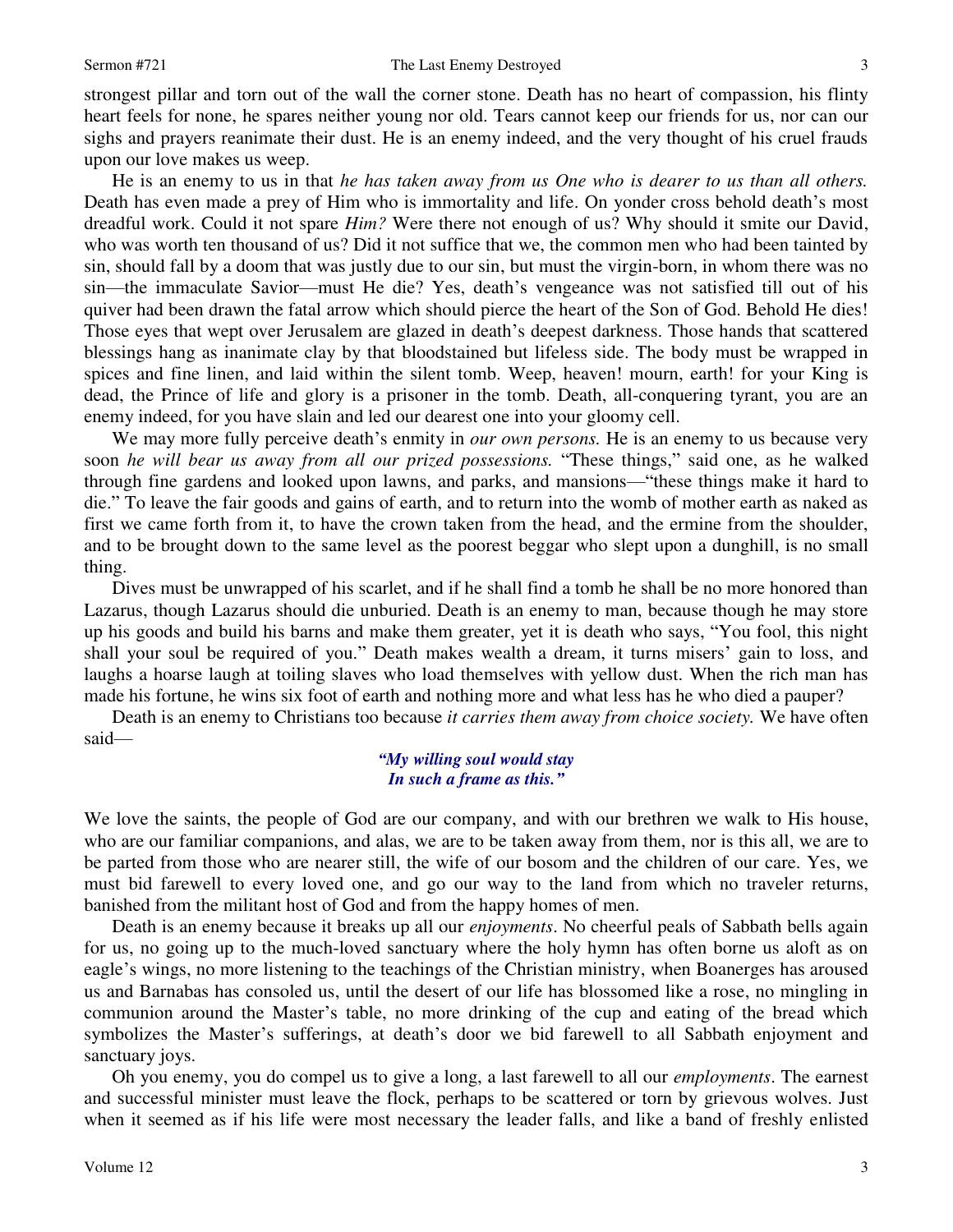young recruits who lose the warrior whose skill had led them on to victory, they are scattered when he seemed necessary to make them one, and lead them on to conquest. She who was training up her children in God's fear sleeps in the grave when the children need her most, and he who spoke for Christ, or who was a pillar in the house of God, who served his day and generation—he too must fall asleep no more to feed the hungry, or to clothe the naked, or to teach the ignorant, or comfort the feebleminded. He is gone from the vineyard of the church that needed him to trim the vines, and from the house of God which needed him as a wise master builder to edify it to perfection. Who but an enemy could have taken him away at such a moment and from such engagements?

He is gone too, dear friends, from all the *success of life,* and herein has death been his bitter enemy. He is gone from hearing the cries of penitent sinners, the true success of God's ministers, gone from leading pilgrims to the cross, and hearing their songs of joy. Great-heart has led many a caravan of pilgrims to the Celestial City, but now he himself must cross the Jordan. It little avails him that he has fought with Giant Despair and brought him to his knees, it avails but little that he slew old Giant Grim, who would have forced Christiana and the children to go back, hero as he has been, the floods must still roll over his head, of that black and bitter stream he too must drink, and that too very probably when God had honored him most, and favored him with the prospect of yet greater success.

So, brethren and sisters, it may be with you, when you are most diligent in business, most fervent in spirit, and serving the Lord with the greatest joy, when your sheaves are heavy and you are shouting the Harvest Home, it may be then that this unwelcome enemy will hasten you from the field of your triumph to leave to others the work you loved so well.

Nor is this all. This enemy is peculiarly so to us, because *we are accustomed to surround the thought of his coming with many pains,* with many infirmities, and above all, since the decay, corruption, and utter dissolution of the body is in itself a most terrible thing, we are alarmed at the prospect of it. The pains and groans and dying strife drive us back from the grave's brink, and make us long to linger in our prison and our clay. We fear to pass through the gate of iron because of the grim porters of pain and sickness who sit before the gate. Certainly to some it is hard work to die. While life is still vigorous it will not yield its dominion without a struggle, in other cases where old age has gradually smoothed the pathway, we have known many of our brethren and sisters sleep themselves into a better land, and none could tell when they passed the mysterious line which divides the realm of life from the domain of death.

It is not always that death is escorted by bodily griefs, but so often does he come with clouds and darkness round about him that men at the first glance conclude from his hostile array that he is no friend of theirs. He is an enemy, nay, *the* enemy, the very worst enemy that our fears could conjure up, for we could fight with Satan and overcome him, but who can overcome death? We can master sin through the precious blood of Jesus, and can be more than a conqueror over all our fears, but we must bow before the iron specter of this grim tyrant, to the dust we must descend, and amidst the tombs we all must sleep (unless, indeed, unless the Lord should speedily come), for it is appointed unto men once to die.

**II.** Having said enough upon this topic we shall now take away the dish of bitter herbs, and bring forth *a little salt* while we speak upon the second point, viz., that, though death be an enemy, IT IS THE LAST ENEMY.

I say salt, because it is not altogether sweet, there is a pungency as well as a savor here. It is the last enemy—what if I say it is the dreaded reserve of the army of hell? When Satan shall have brought up every other adversary, and all these shall have been overcome through the blood of the Lamb, then the last, the bodyguard of hell, under the command of the King of Terrors, the strongest, the fiercest, the most terrible of foes, shall assail us! It has been the custom of some great commanders to keep a body of picked men in reserve to make the final assault. Just when battalion after battalion have been swept away, and the main army reels, just when the victory is almost in the enemy's hands, the all but defeated commander pours his mightiest legions upon the foe, uncovers all his batteries and makes one terrible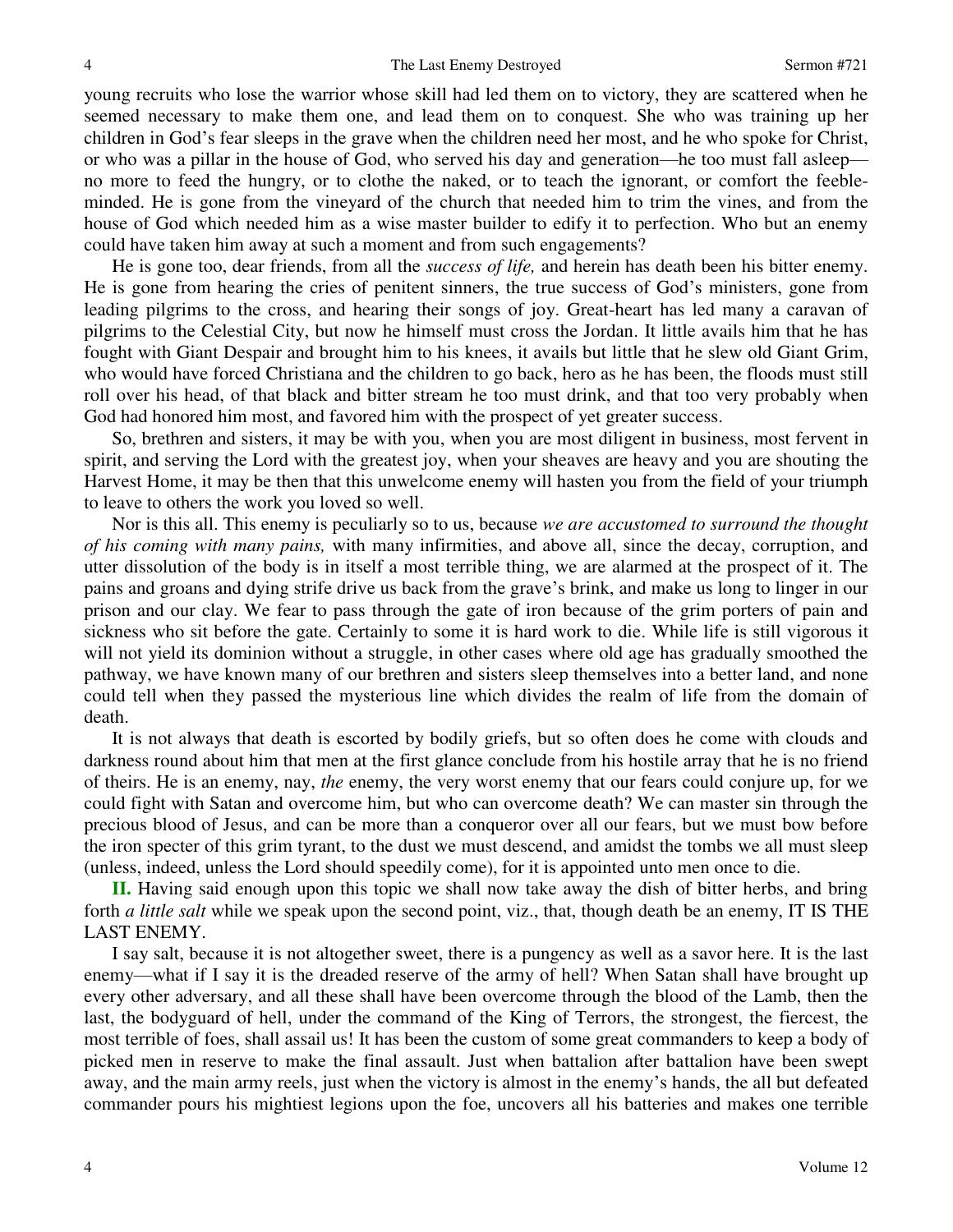and final charge with the old guard that never has been beaten, and never can surrender, and then perhaps at the last moment he snatches triumph from between the foeman's teeth.

Ah, Christian, the last charge may be the worst you have ever known, you may find in your last moments that you will have need of all your strength, and more, you will be compelled to cry to the Strong for strength, you will have to plead for heavenly reinforcements to succor you in that last article. Let no man conclude himself at the close of the war till he is within the pearly gates, for, if there be but another five minutes to live, Satan will, if possible, avail himself of it. The enemy may come in like a flood precisely at that flattering moment when you hoped to dwell in the land Beulah, and to be lulled to rest by soft strains from the celestial choirs.

It is not always so, it is not often so, for, "at eventide there shall be light" is usually the experience of the Christian, but it is so sometimes, it has been notably so with those whose previous life has been very peaceful, a calm day has ended with a stormy evening, and a bright sun has set amid dark clouds. Some of those whose candle never went out before have been put to bed in the dark. The soldiers of the cross have been pursued by the foe up to the city walls, as if the Lord had said to His soldier, "There are more laurels yet to win, behold I give you another opportunity of glorifying My name among My militant people."

Brethren, if death be the *last* enemy, I do not think we have to fight with him now, we have other enemies who claim our valor and our watchfulness today. We need not be taken up with devising plans of present defense against an enemy that does not yet assail us. The present business of life, the present service of God and of His cause are our main concern, and in attending to these we shall best, as Christians, be found prepared to die. To live well is the way to die well. Death is not our first foe but the last, let us then fight our adversaries in order, and overcome them each in its turn, hoping that He who has been with us even until now will be with us until the end.

Notice, dear friends—for here lies the savor of the thought—it is the last enemy. Picture in your mind's eye our brave soldiers at the battle of Waterloo, for many weary hours they had been face to face with the foe, the fight had lasted so long and been so frequently renewed that they seemed to have encountered successive armies, and to have fought a dozen battles, charge after charge had they borne like walls of stone, imagine then that the commander is able to announce that they have only to endure one more onslaught of the foe. How cheerfully do the ranks close! How gallantly are the squares formed! How firmly their feet are planted! "Now," they say, "let us stand like a wall of rock, let no man shrink for a moment, for it is the last the enemy can do. He will do his worst, but soon he will be able to do no more but sound to boot and saddle, and leave the field to us."

The last enemy! Soldiers of Christ, do not the words animate you? Courage, Christian, courage, the tide *must* turn after this, it is the highest wave that now dashes over you, courage, man, the night must close, you have come to its darkest hour, the day star already dawns! Now that you are dying you begin to live. The last enemy conquered! Does it not bring tears to your eyes to think of bearing your last temptation? Little care we who the foe may be, if he be but conquered and be but the last, for have we not been perplexed with a succession of enemies? We have only conquered one foe to find another waiting for us. Our path has been hitherto from temptation to temptation, from trial to trial, from tribulation to tribulation. We are growing weary, we cannot forever bear wave upon wave, grief upon grief, and temptation upon temptation. Like the warrior of old, our arm grows weary, but our hand (glory be to divine grace!) cleaves to our sword, we are faint, yet pursuing, but what good news when we shall hear that the present enemy is the last! Though it is death, we will rejoice!

O Christian, there will be no more poverty to tempt you to murmur, no more losses and crosses to cast your spirit down, no more inbred sins to mar your devotion, and to spoil the glory of your faith, no outward temptation, no sinners with their trifling talk to vex your ears, no blasphemies to torment your soul, no more aches and pains of body, no more tortures and troubles of spirit! The dog of hell will be silenced forever, there will be no more Canaanites to drive out of the land, the race of Amalek shall be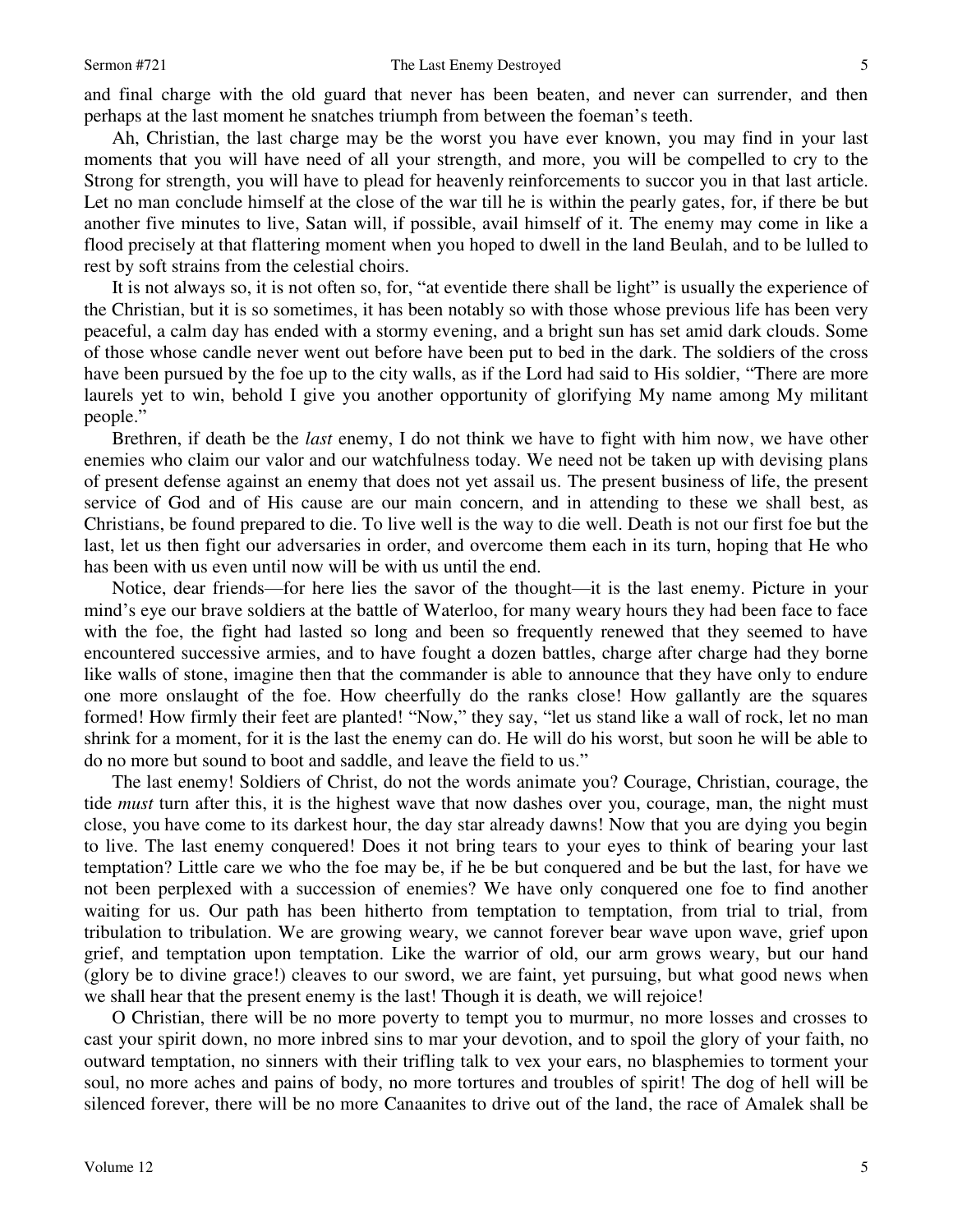utterly destroyed. And where will you be? In the land that flows with milk and honey, in the home of peace and the abode of rapture—

## *"Far from a world of grief and sin, With God, eternally shut in."*

Well may you welcome death! Let him come in his chariot of fire, he bears you to Elijah's God! Let him lay hold of the shield and buckler, and frown upon you like a king of fierce speech and terrible countenance, he carries you not *into* captivity, but delivers you out of bondage. At his coming your sky may be darkened, the thunders may roll, and the solid pillars of your house may be shaken, but it is the last commotion, and is therefore the token of everlasting rest. Having overcome death, peace is proclaimed, the sword is sheathed, the banners furled, and you are forever more than a conqueror through Him that loved you.

**III.** Having come so far, we may now proceed another step. Death is an enemy, the last enemy—HE IS AN ENEMY TO BE DESTROYED.

Here I take away the salt and bring *the milk and honey,* for surely here is much of exquisite sweetness and of true spiritual food to the child of God. Death is the last enemy to be destroyed. The destruction of death will be perfectly achieved at the resurrection, for then death's castle, the tomb, will be demolished, and not so much as one stone left upon another. All death's captives must go free, not a bone of the saints shall be kept as a trophy by the arch foe, not so much as a particle of their dust shall he be able to show as a spoil which he has been able to preserve. He must disgorge the whole that he has fed upon, he must pay back all that he has stolen, the prey shall be taken from the mighty, and the lawful captive shall be delivered. From the land and from the sea, those who were lately dead, and those that centuries ago had dissolved into dust shall rise. The quickening trumpet shall achieve a work as great as the creation.

The voice of God which said, "Let there be light" and there was light, shall say, "Let there be life," and there shall be life, and, as in the valley of vision, bone shall come to bone, and flesh shall come upon them, and life shall come into them, and they shall live. The same bodies shall arise, the same for identity, but not the same for quality! The same, but oh, how changed! They were the shriveled seed when death sowed them in the earth, they shall be the fully developed flower when resurrection's springtime shall bid them blossom from the dust. They were battered and time-worn when he dragged them to his den, they shall come forth with the dew of their youth upon them when Christ shall give them life.

Oh the sweet gains of death! "It is sown in corruption, it is raised in incorruption." Oh the interest which we shall win from that arch usurer who thought to claim both principal and interest! "It is sown in weakness, it is raised in power," it is sown a natural body, it is raised a heavenly and spiritual body. O death! you are no gainer by us, but we shall be mighty gainers by you, for though this poor body shall become worms' meat, and through and through and through this mortal frame decay shall drive its tunnels and make its solemn ways, though back to dust, eye and arm and hand and brain must molder, yet not lost, nor in any degree injured, shall the whole fabric be, but as if it were filtered, purified by the grave, the fair body shall emerge again. The grave shall be to the believer's body as the bath of spices in which Esther bathed herself to make herself ready to behold the great King. Corruption, earth, and worms do but refine this flesh, and make it pure according to God's will, until we shall put it on afresh at His bidding.

We throw aside a workday dress, all torn, and crumpled and dusty, we are glad to put it off, glad that evening time has come, and that it is time to undress, but when we awake, we shall find, instead of that worn-out vesture, a noble change of raiment. The same dress will be there, but marvelously changed the great Fuller shall have exercised His art upon it, and made it like the array which Moses and Elijah wore on Tabor. How goodly will our royal robes be, how dressed with pearls, how stiff with threads of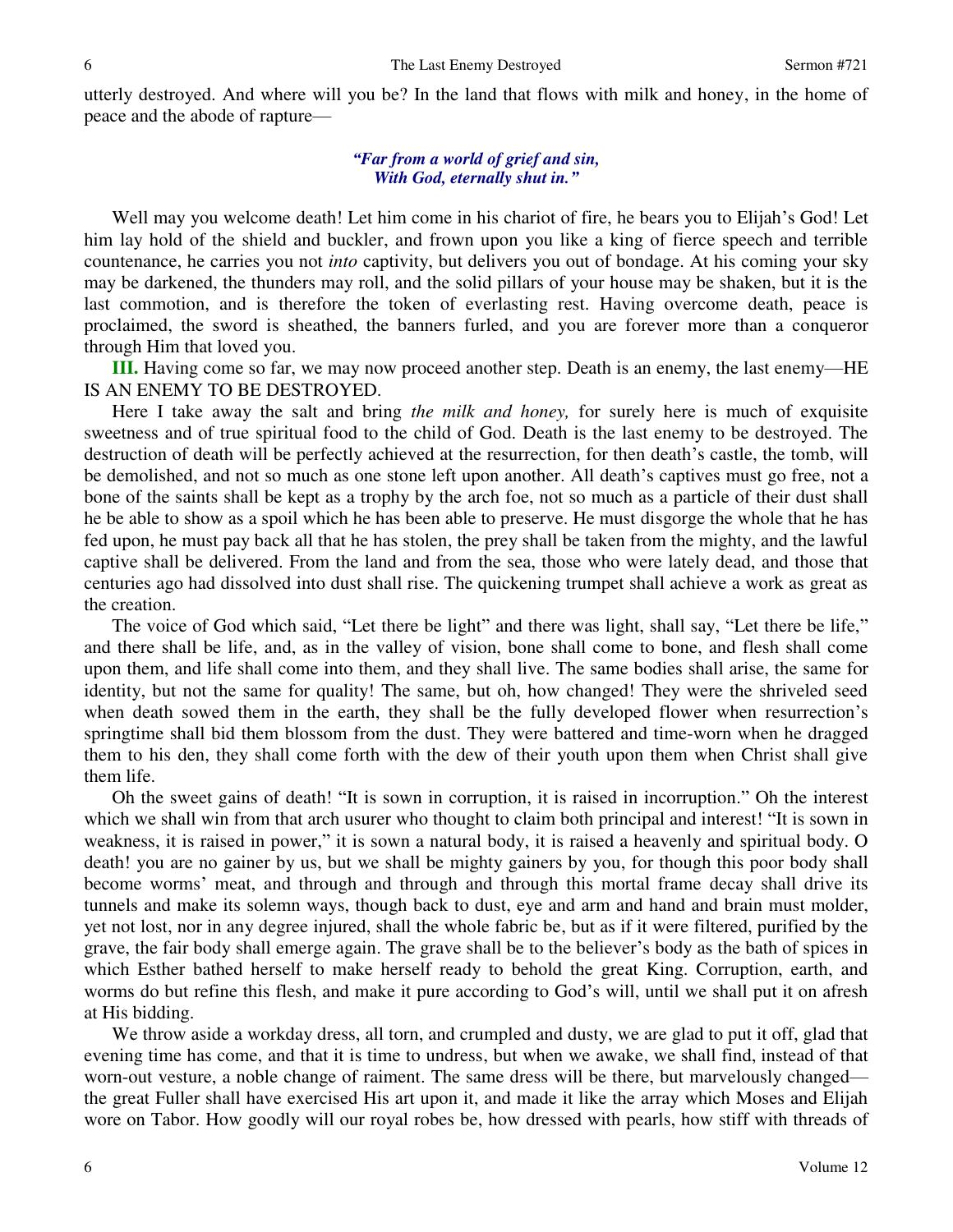### Sermon #721 The Last Enemy Destroyed

gold, and studs of silver, how fitted for God's priests and kings, how fit for those who shall enter the

pearly gates, and tread the golden streets of the heavenly Jerusalem, how fit for those that shall walk in the golden light of the city that has foundations, whose maker and builder is God! Death is thus to be destroyed by the resurrection of the body, when our Lord shall descend from heaven with a shout, a resurrection which shall prove to assembled worlds that to those who are in Christ Jesus, "to die *is* gain."

But, dear friends, although this is a great truth with regard to the future, I desire to conduct your minds for a few minutes over the road by which Christ has, in effect, virtually destroyed death already. In the first place, *He has taken away the shame of death.* It was once a shameful thing to die. A man might hold his head low in the presence of angels who could not die, for he might remember with shame that he is the brother of the worm and corruption is his sister. But now we can talk of death in the presence of archangels and not be ashamed, for Jesus died. It is henceforth no degradation for man to die, to sleep in the bed where Christ reposed, it is an honor, and angels may almost regret that they have not the ability in this respect to be made like unto the angels' Lord. Oh, Christian, you need not speak of death with bated breath, but rather rejoice that you have fellowship with Jesus in His tomb, and shall have fellowship with Him as one of the children of the resurrection.

Christ has, moreover, taken away the *sting of death*. The sting of death lay in this, that we had sinned and were summoned to appear before the God whom we had offended. This is the sting of death to you, unconverted ones, not that you are dying, but that after death is the judgment*,* and that you must stand before the Judge of quick and dead to receive a sentence for the sins which you have committed in your body against Him. This makes it death to die, this hangs the dying bed with black curtains, and puts out the light of the sick chamber, the second death makes death to be death indeed, but—

> *"If sin be pardon'd I'm secure, Death has no sting beside; The law gave sin its damning power, But Christ, my ransom, died."*

Christmas Evans represents the monster death as being so intent to destroy our Lord that it drove the dart in its tail right through the Savior, till it stuck in the cross on the other side, and the monster has never been able to draw it out again. Christ on the cross took away the sting of death, so that he has no further power to hurt the Christian. "The sting of death is sin, and the strength of sin is the law, but thanks be unto God which gives us the victory through our Lord Jesus Christ."

Our divine Lord has taken away from sin *its slavery.* The bondage of death arises from man's fearing to die. Death has fitted fetters upon many a man's wrists, and fixed an iron collar on his neck, and driven him with his whip about the world, but Jesus has taken away the yoke of death from the necks of His disciples. The Christian is not afraid to die, he looks forward to it sometimes with equanimity, and frequently even with expectation. Hundreds of saints have been able to speak of dying as though it were but everyday work, and there have been hundreds more who have looked forward to their last day with as much delight as the bride hopes for the wedding. Was not our song which we sung just now a truthful one?—

> *"Sweet truth to me! I shall arise, And with these eyes My Savior see."*

It was to some of us at any rate, and we are still desirous to sing it, longing for that time when our death shall come, and we shall enter into the joy of our Lord.

Moreover, Christ has abolished death by removing its greatest *sorrows*. I told you that death snatched us away from the society of those we loved on earth, it is true, but it introduces us into nobler society by far. We leave the imperfect church on earth, but we claim membership with the perfect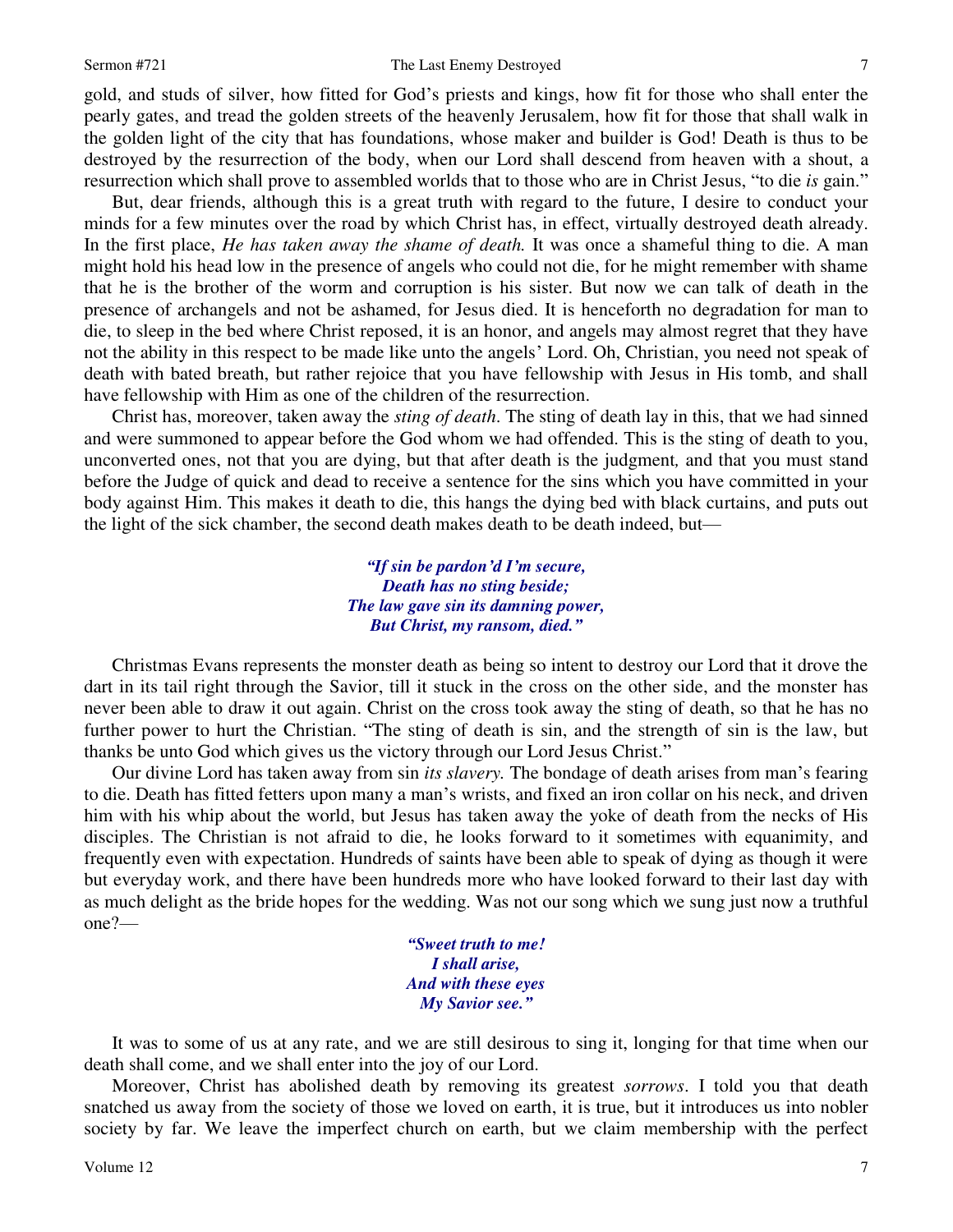church in heaven. The church militant must know us no more, but of the church triumphant we shall be happy members. We may not see time-honored men on earth who now serve Christ in the ministry, but we shall see Abraham, Isaac, and Jacob, the noble army of martyrs, the goodly fellowship of the prophets, and the glorious company of the apostles. We shall be no losers, certainly in the matter of society, but great gainers when we are introduced to the general assembly and the church of the Firstborn, whose names are written in heaven.

I said that we should be taken away from enjoyments. I spoke of Sabbath bells that would ring no longer, of communion tables at which we could not sit, and songs of holy mirth in which we could not join—ah! it is small loss compared with the gain unspeakable, for we shall hear the bells of heaven ring out an unending Sabbath, we shall join the songs that never have a pause, and which know no discord, we shall sit at the banqueting table where the King Himself is present, where the symbols and the signs have vanished because the guests have found the substance, and the King eternal and immortal is visibly in their presence.

Beloved, we leave the desert to lie down in green pastures, we leave the scanty rills to bathe in the bottomless river of joy, we leave the wells of Elim for the land which flows with milk and honey. Did I speak of leaving possessions? What are the possessions? Moth-eaten garments, cankered gold and silver, things that rust consumes and that thieves destroy. But we go to the land where nothing corrupts or decays, where flowers fade not, and riches take not to themselves wings to fly away. Loss! Let the word be banished! Death gives us infinitely more than he takes away.

I spoke of death as an enemy because he took us from sacred employments. It is so, but does he not usher us into nobler employments far? To stand before that throne upon the sea of glass mingled with fire, to bow within the presence chamber of the King of kings, gazing into the glory that excels, and to see the King in His beauty, the man that once was slain, wearing many crowns and arrayed in the vesture of His glory, His wounds like sparkling jewels still visible above. Oh to cast our crowns at His feet, to lie there and shrink into nothing before the Eternal All, to fly into Jesu's bosom, to behold the beauty of His love, and to taste the kisses of His mouth, to be in Paradise, swallowed up in unutterable joy because taken into the closest, fullest, nearest communion with Himself, would not your soul burst from the body even now to obtain this rapture? Cannot you say—

> *"I'd part with all the joys of sense To gaze upon Thy throne, Pleasure springs fresh forever thence, Unspeakable, unknown."*

If death does but give us a sight of Jesus and makes it our employment forever to sing His praise, and forever to learn His character, forever more to lie in His bosom, then let death come when he wills, we will scarcely call him enemy again. An enemy destroyed in this case becomes a friend. The sting is taken away from you, you hornet, and you become a bee to gather sweet honey for us. The lion is slain, and like Samson we go forth to gather handfuls of sweetness.

I shall not tarry longer, though greatly tempted, except to say this one thing more, the fear of death which arises from the prospect of pain and grief is also taken away by Christ when He reminds us that He will be with us in our last moments, He will make the dying bed feel soft, and in the midst of the river He will say, "Fear not, I am with you." So that in all respects death is to be destroyed.

**IV.** Time warns us to clear the tables and send home the guests, with the fourth consideration, THAT DEATH IS THE LAST ENEMY THAT WILL BE DESTROYED.

Do not, therefore, give yourself so much concern if you do not feel death to be destroyed in you at present. Supposing that it does cause you pain and fear, remember that dying grace would be of no value to you in living moments. Expect that if your faith is not faith enough to die with, yet if it be faith as a